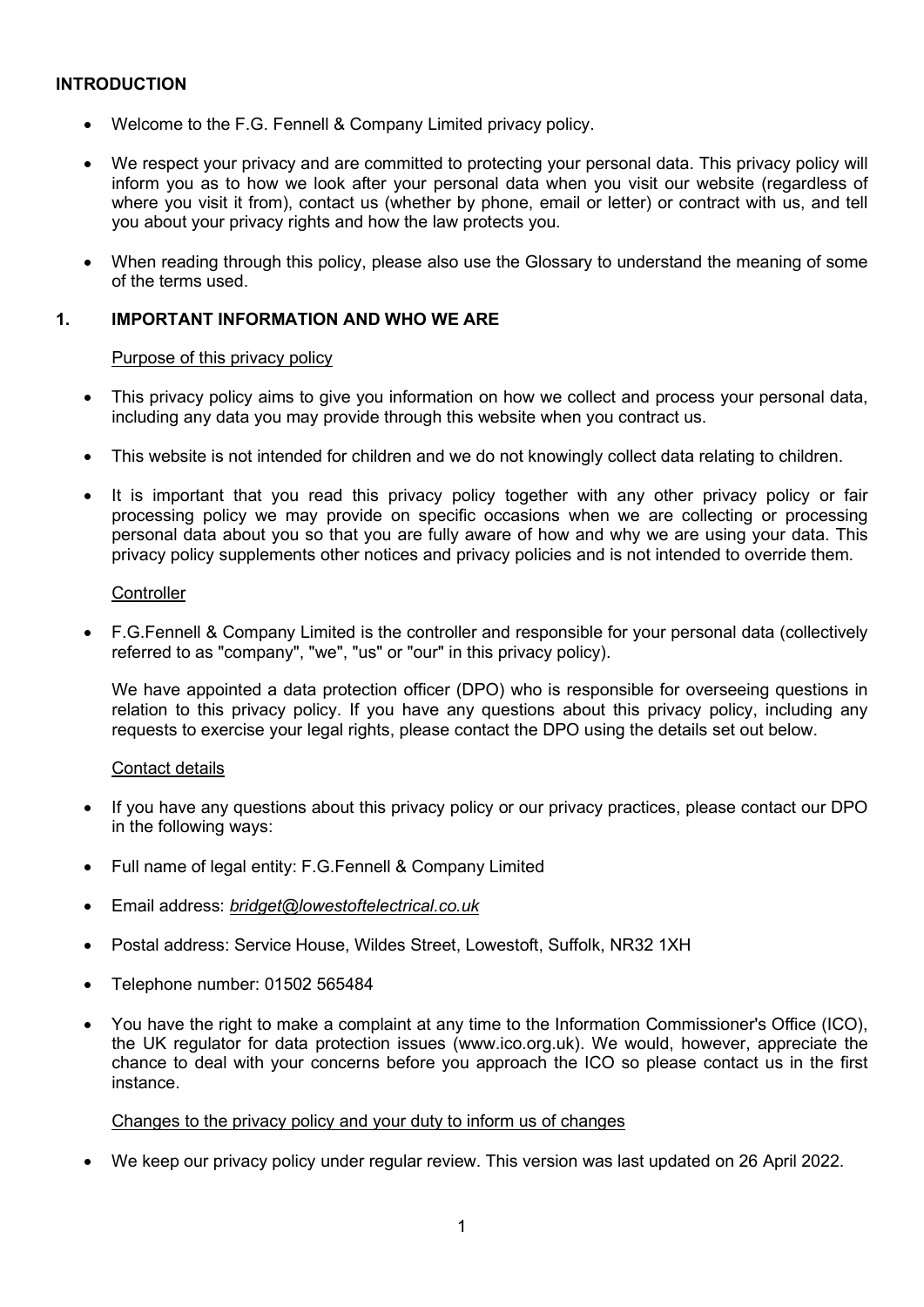It is important that the personal data we hold about you is accurate and current. Please keep us informed if your personal data changes during your relationship with us.

### Third-party links

 This website may include links to third-party websites, plug-ins and applications. Clicking on those links or enabling those connections may allow third parties to collect or share data about you. We do not control these third-party websites and are not responsible for their privacy statements. When you leave our website, we encourage you to read the privacy policy of every website you visit.

# 2. THE DATA WE COLLECT ABOUT YOU

Personal data, or personal information, means any information about an individual from which that person can be identified. It does not include data where the identity has been removed (anonymous data).

We may collect, use, store and transfer different kinds of personal data about you which we have grouped together as follows:

- Identity Data includes first name, last name, username or similar identifier, title, date of birth and gender.
- Contact Data includes billing address, delivery address, email address and telephone numbers.
- Financial Data includes bank account and payment card details.
- Transaction Data includes details about payments to and from you and other details of products and services you have purchased from us.
- Technical Data includes internet protocol (IP) address, your login data, browser type and version, time zone setting and location, browser plug-in types and versions, operating system and platform, and other technology on the devices you use to access this website.
- Profile Data includes purchases or orders made by you, your interests, preferences, feedback and survey responses.
- Usage Data includes information about how you use our website, products and services.
- Marketing and Communications Data includes your preferences in receiving marketing from us and our third parties and your communication preferences.
- We also collect, use and share Aggregated Data such as statistical or demographic data for any purpose. Aggregated Data could be derived from your personal data but is not considered personal data in law as this data will not directly or indirectly reveal your identity. For example, we may aggregate your Usage Data to calculate the percentage of users accessing a specific website feature. However, if we combine or connect Aggregated Data with your personal data so that it can directly or indirectly identify you, we treat the combined data as personal data which will be used in accordance with this privacy policy.
- We do not collect any Special Categories of Personal Data about you (this includes details about your race or ethnicity, religious or philosophical beliefs, sex life, sexual orientation, political opinions, trade union membership, information about your health, and genetic and biometric data). Nor do we collect any information about criminal convictions and offences.

#### If you fail to provide personal data

 Where we need to collect personal data by law, or under the terms of a contract we have with you, and you fail to provide that data when requested, we may not be able to perform the contract we have or are trying to enter into with you (for example, to provide you with goods or services). In this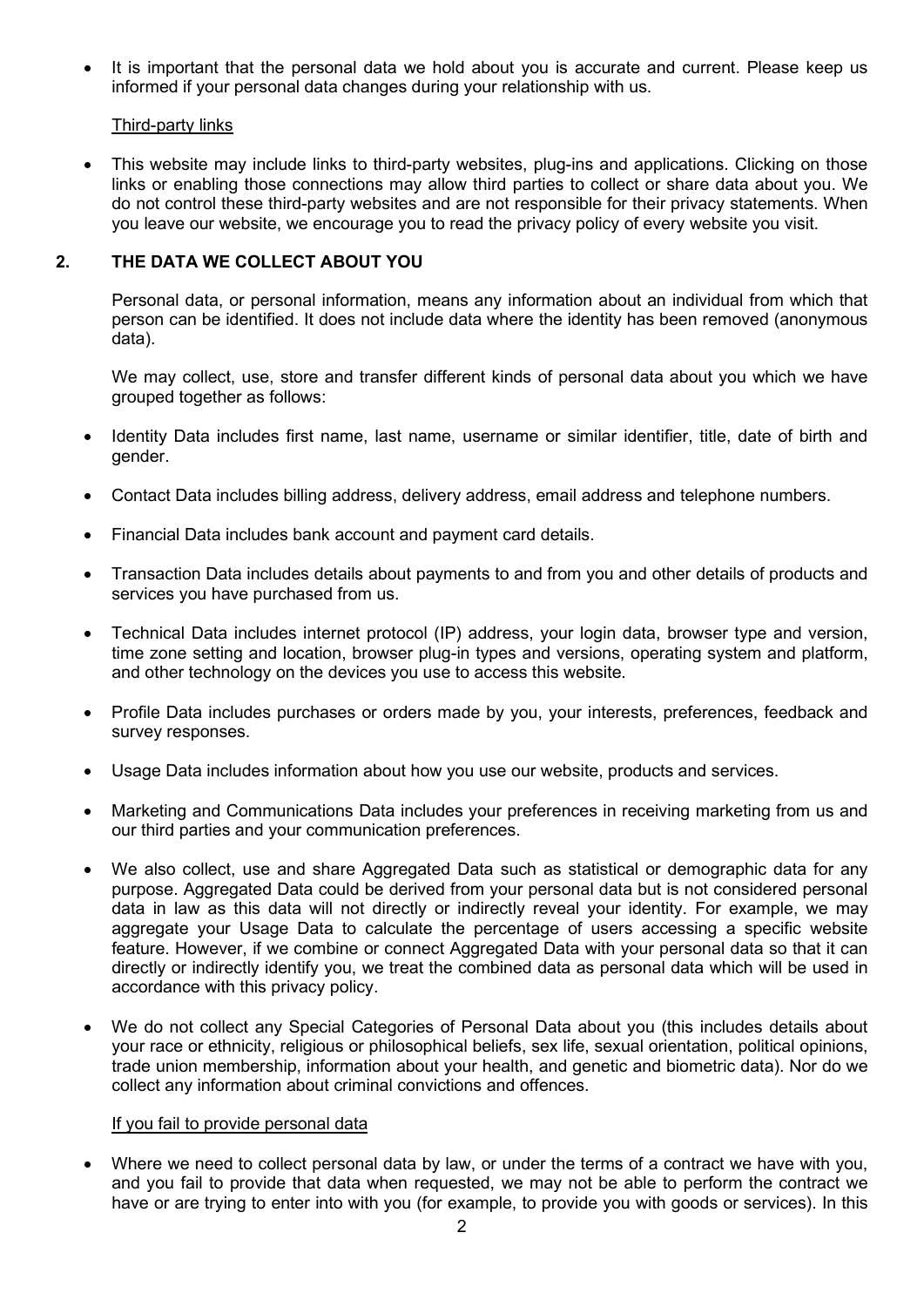case, we may have to cancel a product or service you have with us but we will notify you if this is the case at the time.

# 3. HOW IS YOUR PERSONAL DATA COLLECTED?

- We use different methods to collect data from and about you including through:
- Direct interactions. You may give us your Identity, Contact and Financial Data by filling in forms or by corresponding with us by post, phone, email or otherwise. This includes personal data you provide when you:
	- a) apply for our products or services;
	- b) request marketing to be sent to you; or
	- c) give us feedback or contact us.
- Automated technologies or interactions. As you interact with our website, we will automatically collect Technical Data about your equipment, browsing actions and patterns. We collect this personal data by using cookies and other similar technologies. Please see our cookie policy http://lowestoftelectricalgroup.co.uk/cookie-policy-for-lowestoft-electrical-group/ for further details.
- Third parties or publicly available sources. We will receive personal data about you from various third parties as set out below:
- Technical Data from the following parties:
	- a) analytics providers such as Google based outside the UK;
	- b) advertising networks inside the UK; and
	- c) search information providers inside the UK.
- Contact, Financial and Transaction Data from providers of technical, payment and delivery services based inside the UK.
- Identity and Contact Data from data brokers or aggregators based inside the UK.
- Identity and Contact Data from publicly available sources such as Companies House and the Electoral Register based inside the UK.

### 4. HOW WE USE YOUR PERSONAL DATA

We will only use your personal data when the law allows us to. Most commonly, we will use your personal data in the following circumstances:

- Where we need to perform the contract we are about to enter into or have entered into with you.
- Where it is necessary for our legitimate interests (or those of a third party) and your interests and fundamental rights do not override those interests.
- Where we need to comply with a legal obligation.
- Generally, we do not rely on consent as a legal basis for processing your personal data although we will get your consent before sending third party direct marketing communications to you via email or text message. You have the right to withdraw consent to marketing at any time by contacting us.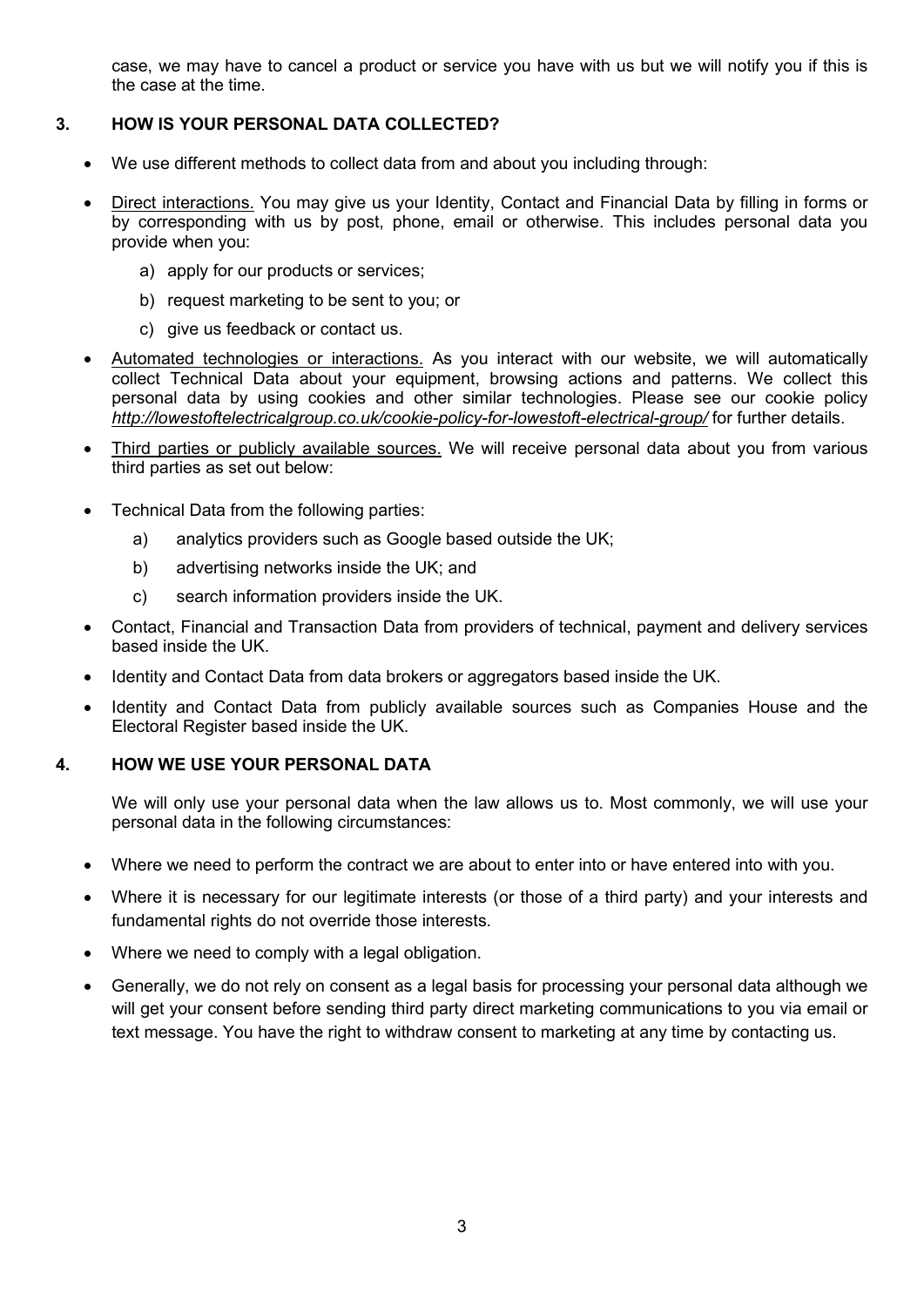### Purposes for which we will use your personal data

- We have set out below, in a table format, a description of all the ways we plan to use your personal data, and which of the legal bases we rely on to do so. We have also identified what our legitimate interests are where appropriate.
- Note that we may process your personal data for more than one lawful ground depending on the specific purpose for which we are using your data. Please contact us if you need details about the specific legal ground we are relying on to process your personal data where more than one ground has been set out in the table below.

| <b>Purpose/Activity</b>                                                                                                                                                                                  | Type of data                                 | Lawful basis for processing including<br>basis of legitimate interest                                                                                                                                                                                 |
|----------------------------------------------------------------------------------------------------------------------------------------------------------------------------------------------------------|----------------------------------------------|-------------------------------------------------------------------------------------------------------------------------------------------------------------------------------------------------------------------------------------------------------|
| To<br>register<br>you<br>a<br>as<br>new<br>customer                                                                                                                                                      | (a) Identity                                 | Performance of a contract with you                                                                                                                                                                                                                    |
|                                                                                                                                                                                                          | (b) Contact                                  |                                                                                                                                                                                                                                                       |
| To process and deliver your order                                                                                                                                                                        | (a) Identity                                 | (a) Performance of a contract with you                                                                                                                                                                                                                |
| including:                                                                                                                                                                                               | (b) Contact                                  | (b) Necessary for our legitimate interests                                                                                                                                                                                                            |
| (a) Manage payments, fees and<br>charges                                                                                                                                                                 | (c) Financial                                | (to recover debts due to us)                                                                                                                                                                                                                          |
| (b) Collect and recover money<br>owed to us                                                                                                                                                              | (d) Transaction                              |                                                                                                                                                                                                                                                       |
|                                                                                                                                                                                                          | (e)<br>Marketing<br>and<br>Communications    |                                                                                                                                                                                                                                                       |
| To manage our relationship with                                                                                                                                                                          | (a) Identity                                 | (a) Performance of a contract with you                                                                                                                                                                                                                |
| you which will include:                                                                                                                                                                                  | (b) Contact                                  | (b) Necessary to comply with a legal<br>obligation                                                                                                                                                                                                    |
| (a) Notifying you about changes<br>to our terms or privacy policy                                                                                                                                        | (c) Profile                                  |                                                                                                                                                                                                                                                       |
| (b) Asking you to leave a review<br>or take a survey                                                                                                                                                     | (d)<br>Marketing<br>and<br>Communications    | (c) Necessary for our legitimate interests<br>(to keep our records updated and to study<br>how customers use our products/services)                                                                                                                   |
| To administer and protect our<br>this<br>business<br>and<br>website<br>(including troubleshooting,<br>data<br>analysis,<br>testing,<br>system<br>maintenance, support, reporting<br>and hosting of data) | (a) Identity<br>(b) Contact<br>(c) Technical | (a) Necessary for our legitimate interests<br>(for running our business, provision of<br>administration and IT services, network<br>security, to prevent fraud and in the<br>context of a business reorganisation or<br>group restructuring exercise) |
|                                                                                                                                                                                                          |                                              | (b) Necessary to comply with a legal<br>obligation                                                                                                                                                                                                    |
| deliver<br>relevant<br>website<br>To<br>content and advertisements to<br>you and measure or understand<br>effectiveness<br>of<br>the<br>the<br>advertising we serve to you                               | (a) Identity                                 | Necessary for our legitimate interests (to<br>study<br>how<br>customers<br>use<br>our<br>products/services, to develop them, to<br>grow our business and to inform our<br>marketing strategy)                                                         |
|                                                                                                                                                                                                          | (b) Contact                                  |                                                                                                                                                                                                                                                       |
|                                                                                                                                                                                                          | (c) Profile                                  |                                                                                                                                                                                                                                                       |
|                                                                                                                                                                                                          | (d) Usage                                    |                                                                                                                                                                                                                                                       |
|                                                                                                                                                                                                          | (e)<br>Marketing<br>and<br>Communications    |                                                                                                                                                                                                                                                       |
|                                                                                                                                                                                                          | (f) Technical                                |                                                                                                                                                                                                                                                       |
| To use data analytics to improve<br>our website, products/services,<br>marketing, customer relationships<br>and experiences                                                                              | (a) Technical                                | Necessary for our legitimate interests (to                                                                                                                                                                                                            |
|                                                                                                                                                                                                          | (b) Usage                                    | define types of customers for our products<br>and services, to keep our website updated<br>and relevant, to develop our business and<br>to inform our marketing strategy)                                                                             |
| To<br>make<br>suggestions<br>and<br>recommendations to you about                                                                                                                                         | (a) Identity                                 | Necessary for our legitimate interests (to<br>develop our products/services and grow                                                                                                                                                                  |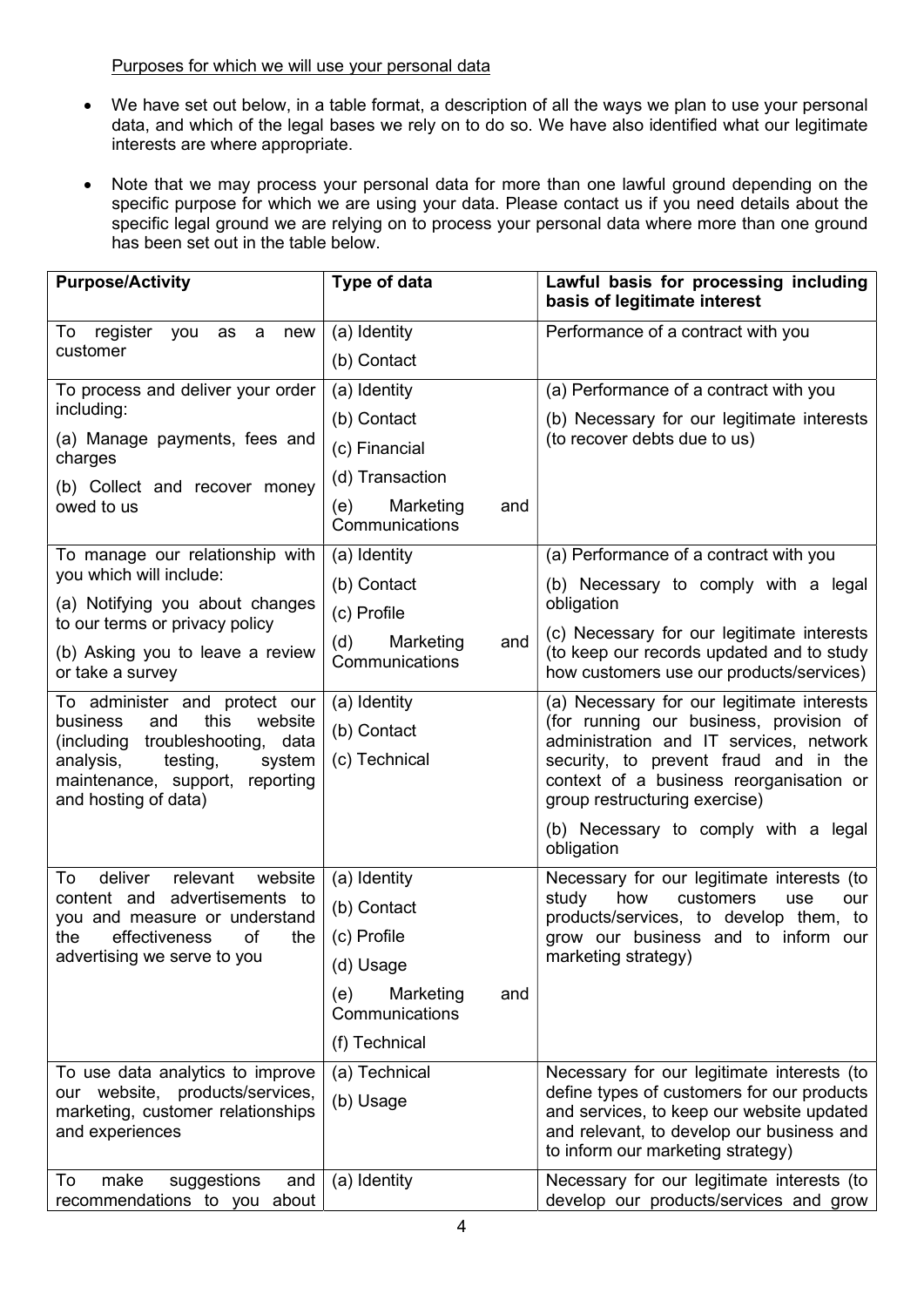| goods or services that may be of $\vert$ (b) Contact<br>interest to you | (c) Technical<br>(d) Usage      | our business) |
|-------------------------------------------------------------------------|---------------------------------|---------------|
|                                                                         | (e) Profile<br>Marketing<br>and |               |
|                                                                         | (f)<br>Communications           |               |

### Marketing

 We strive to provide you with choices regarding certain personal data uses, particularly around marketing and advertising.

### Promotional offers from us

- We may use your Identity, Contact, Technical, Usage and Profile Data to form a view on what we think you may want or need, or what may be of interest to you. This is how we decide which products, services and offers may be relevant for you (we call this marketing).
- You will receive marketing communications from us if you have requested information from us or purchased goods or services from us and you have not opted out of receiving that marketing.

### Third-party marketing

 We will get your express opt-in consent before we share your personal data with any third party for marketing purposes.

#### Opting out

 You can ask us or third parties to stop sending you marketing messages at any time by contacting us at any time. Where you opt out of receiving these marketing messages, this will not apply to personal data provided to us as a result of a product/service purchase, warranty registration, product/service experience or other transactions.

#### **Cookies**

 You can set your browser to refuse all or some browser cookies, or to alert you when websites set or access cookies. If you disable or refuse cookies, please note that some parts of this website may become inaccessible or not function properly. For more information about the cookies we use, please see http://lowestoftelectricalgroup.co.uk/cookie-policy-for-lowestoft-electrical-group/

#### Change of Purpose

- We will only use your personal data for the purposes for which we collected it, unless we reasonably consider that we need to use it for another reason and that reason is compatible with the original purpose. If you wish to get an explanation as to how the processing for the new purpose is compatible with the original purpose, please contact us.
- If we need to use your personal data for an unrelated purpose, we will notify you and we will explain the legal basis which allows us to do so.
- Please note that we may process your personal data without your knowledge or consent, in compliance with the above rules, where this is required or permitted by law.

### 5. DISCLOSURES OF YOUR PERSONAL DATA

We may share your personal data with the parties set out below for the purposes set out in the table above.

External Third Parties as set out in the Glossary.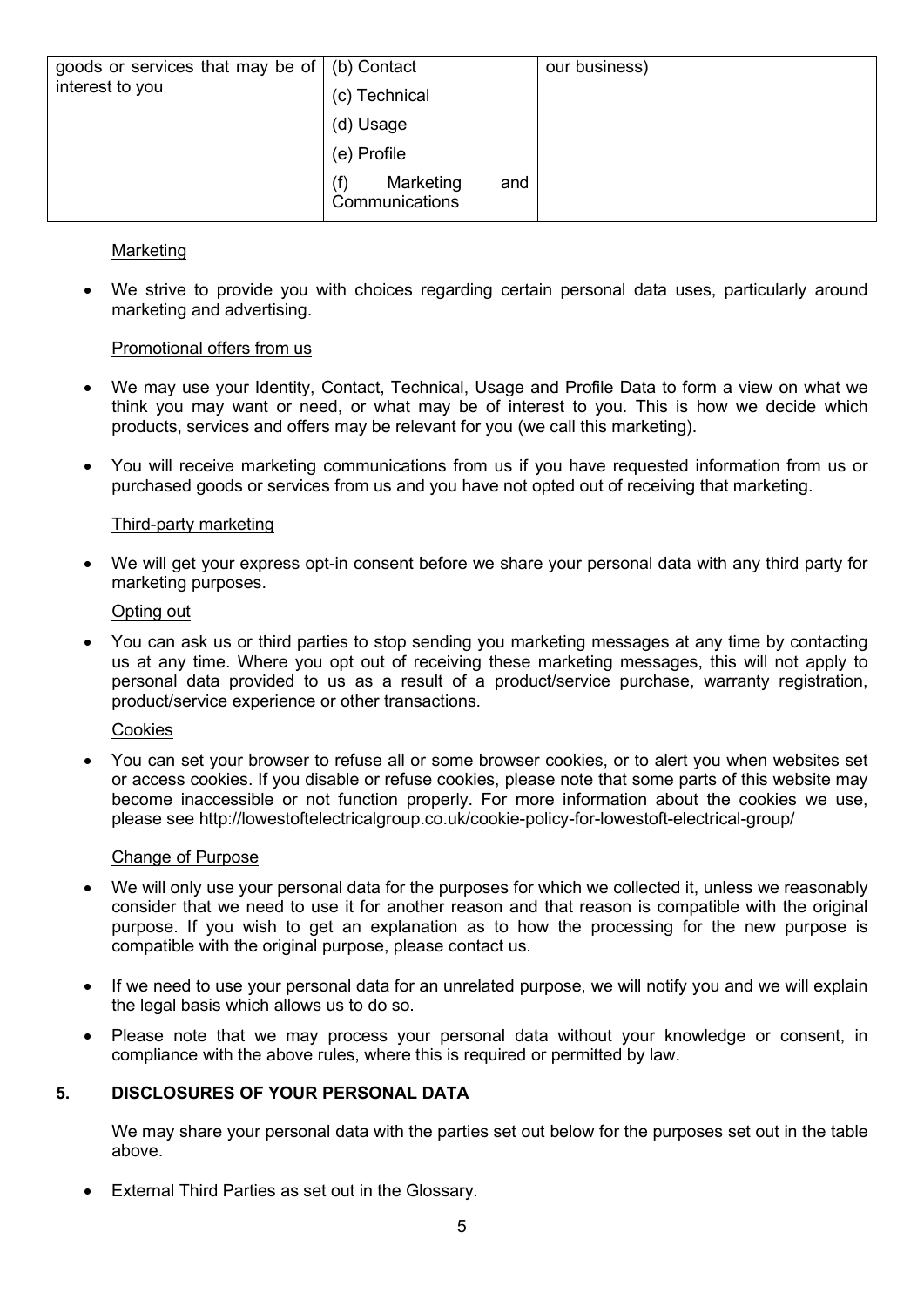- Third parties to whom we may choose to sell, transfer or merge parts of our business or our assets. Alternatively, we may seek to acquire other businesses or merge with them. If a change happens to our business, then the new owners may use your personal data in the same way as set out in this privacy policy.
- We require all third parties to respect the security of your personal data and to treat it in accordance with the law. We do not allow our third-party service providers to use your personal data for their own purposes and only permit them to process your personal data for specified purposes and in accordance with our instructions.

### 6. INTERNATIONAL TRANSFERS

We do not transfer your personal data outside the UK.

# 7. DATA SECURITY

 We have put in place appropriate security measures to prevent your personal data from being accidentally lost, used or accessed in an unauthorised way, altered or disclosed. In addition, we limit access to your personal data to those employees, agents, contractors and other third parties who have a business need to know. They will only process your personal data on our instructions and they are subject to a duty of confidentiality.

### 8. DATA RETENTION

### How long will you use my personal data for?

- We will only retain your personal data for as long as reasonably necessary to fulfil the purposes we collected it for, including for the purposes of satisfying any legal, regulatory, tax, accounting or reporting requirements. We may retain your personal data for a longer period in the event of a complaint or if we reasonably believe there is a prospect of litigation in respect to our relationship with you.
- To determine the appropriate retention period for personal data, we consider the amount, nature and sensitivity of the personal data, the potential risk of harm from unauthorised use or disclosure of your personal data, the purposes for which we process your personal data and whether we can achieve those purposes through other means, and the applicable legal, regulatory, tax, accounting or other requirements.
- By law we have to keep basic information about our customers (including Contact, Identity, Financial and Transaction Data) for six years after they cease being customers for tax purposes.
- In some circumstances you can ask us to delete your data: see your legal rights below for further information.
- In some circumstances we will anonymise your personal data (so that it can no longer be associated with you) for research or statistical purposes, in which case we may use this information indefinitely without further notice to you.

# 9. YOUR LEGAL RIGHTS

- Under certain circumstances, you have rights under data protection laws in relation to your personal data. Please see further information below regarding these rights.
- If you wish to exercise any of the rights please contact us.

No fee usually required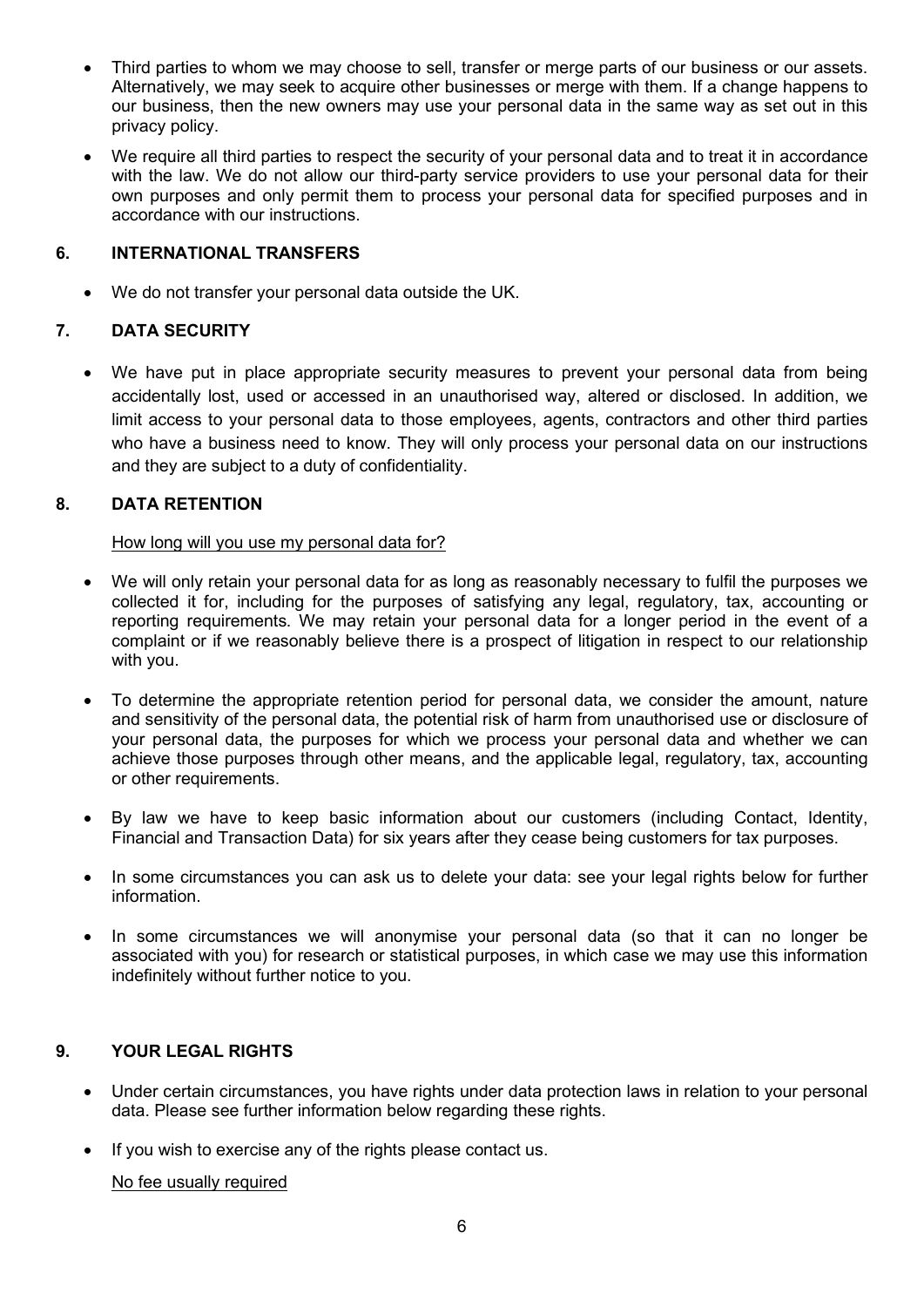You will not have to pay a fee to access your personal data (or to exercise any of the other rights). However, we may charge a reasonable fee if your request is clearly unfounded, repetitive or excessive. Alternatively, we could refuse to comply with your request in these circumstances.

### What we may need from you

We may need to request specific information from you to help us confirm your identity and ensure your right to access your personal data (or to exercise any of your other rights). This is a security measure to ensure that personal data is not disclosed to any person who has no right to receive it. We may also contact you to ask you for further information in relation to your request to speed up our response.

### Time limit to respond

We try to respond to all legitimate requests within one month. Occasionally it could take us longer than a month if your request is particularly complex or you have made a number of requests. In this case, we will notify you and keep you updated.

# 10. GLOSSARY

### Lawful Basis

- **Legitimate Interest** means the interest of our business in conducting and managing our business to enable us to give you the best service/product and the best and most secure experience. We make sure we consider and balance any potential impact on you (both positive and negative) and your rights before we process your personal data for our legitimate interests. We do not use your personal data for activities where our interests are overridden by the impact on you (unless we have your consent or are otherwise required or permitted to by law). You can obtain further information about how we assess our legitimate interests against any potential impact on you in respect of specific activities by contacting us.
- **Performance of Contract** means processing your data where it is necessary for the performance of a contract to which you are a party or to take steps at your request before entering into such a contract.
- Comply with a legal obligation means processing your personal data where it is necessary for compliance with a legal obligation that we are subject to.

### Third Parties

### External Third Parties

- Service providers acting as processors based the United Kingdom who provide IT and system administration services.
- Professional advisers including lawyers, bankers, auditors and insurers based in the United Kingdom who provide consultancy, banking, legal, insurance and accounting services.
- HM Revenue & Customs, regulators and other authorities acting as processors or joint controllers based in the United Kingdom who require reporting of processing activities in certain circumstances.

### 11. YOUR LEGAL RIGHTS

### You have the right to:

 Request access to your personal data (commonly known as a "data subject access request"). This enables you to receive a copy of the personal data we hold about you and to check that we are lawfully processing it.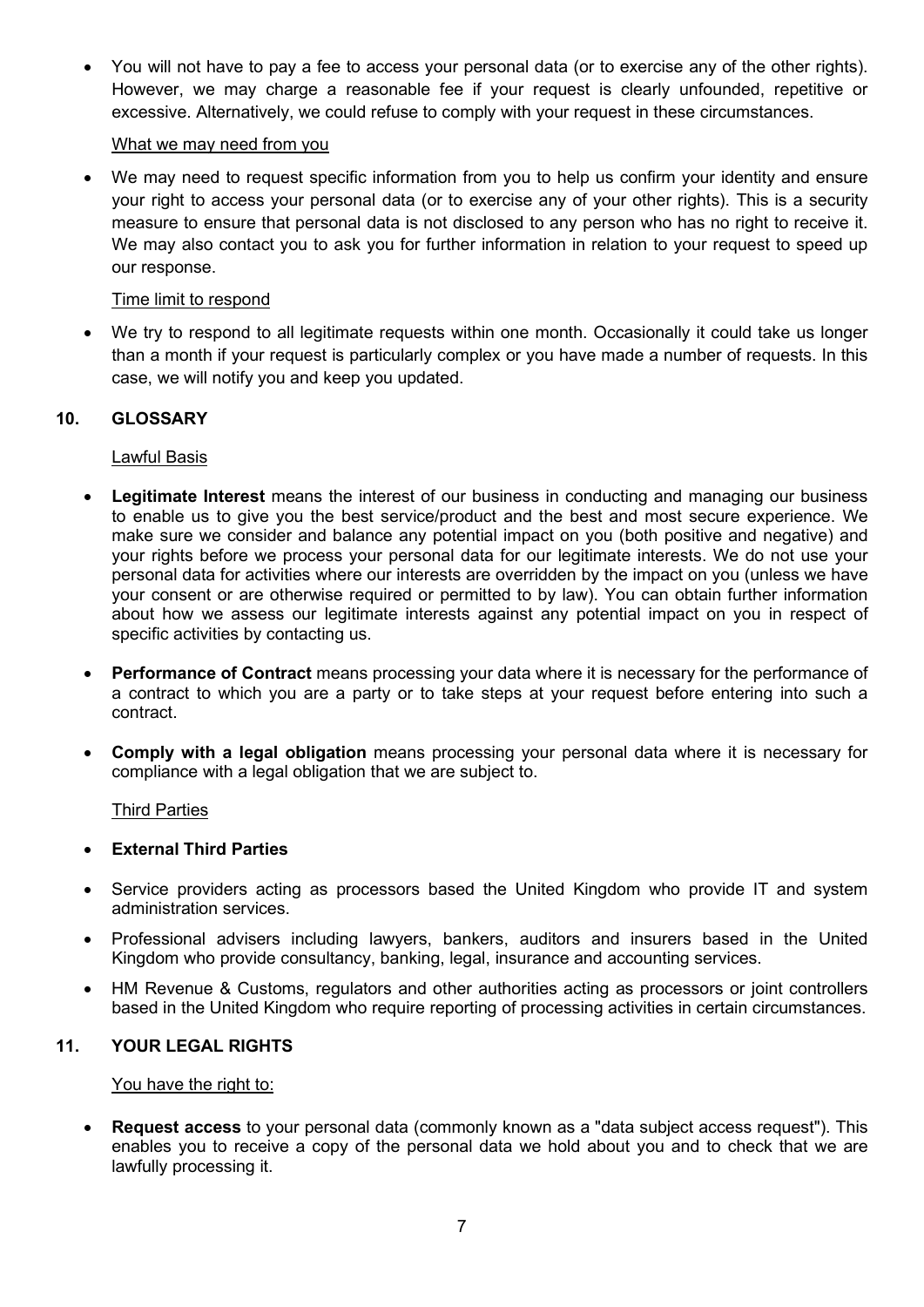- Request correction of the personal data that we hold about you. This enables you to have any incomplete or inaccurate data we hold about you corrected, though we may need to verify the accuracy of the new data you provide to us.
- Request erasure of your personal data. This enables you to ask us to delete or remove personal data where there is no good reason for us continuing to process it. You also have the right to ask us to delete or remove your personal data where you have successfully exercised your right to object to processing (see below), where we may have processed your information unlawfully or where we are required to erase your personal data to comply with local law. Note, however, that we may not always be able to comply with your request of erasure for specific legal reasons which will be notified to you, if applicable, at the time of your request.
- **Object to processing** of your personal data where we are relying on a legitimate interest (or those of a third party) and there is something about your particular situation which makes you want to object to processing on this ground as you feel it impacts on your fundamental rights and freedoms. You also have the right to object where we are processing your personal data for direct marketing purposes. In some cases, we may demonstrate that we have compelling legitimate grounds to process your information which override your rights and freedoms.
- Request restriction of processing of your personal data. This enables you to ask us to suspend the processing of your personal data in the following scenarios:
	- a) If you want us to establish the data's accuracy.
	- b) Where our use of the data is unlawful but you do not want us to erase it.
	- c) Where you need us to hold the data even if we no longer require it as you need it to establish, exercise or defend legal claims.
	- d) You have objected to our use of your data but we need to verify whether we have overriding legitimate grounds to use it.
- Request the transfer of your personal data to you or to a third party. We will provide to you, or a third party you have chosen, your personal data in a structured, commonly used, machine-readable format. Note that this right only applies to automated information which you initially provided consent for us to use or where we used the information to perform a contract with you.
- Withdraw consent at any time where we are relying on consent to process your personal data. However, this will not affect the lawfulness of any processing carried out before you withdraw your consent. If you withdraw your consent, we may not be able to provide certain products or services to you. We will advise you if this is the case at the time you withdraw your consent.

### No fee usually required

 You will not have to pay a fee to access your personal data (or to exercise any of the other rights). However, we may charge a reasonable fee if your request is clearly unfounded, repetitive or excessive. Alternatively, we could refuse to comply with your request in these circumstances.

### What we may need from you

We may need to request specific information from you to help us confirm your identity and ensure your right to access your personal data (or to exercise any of your other rights). This is a security measure to ensure that personal data is not disclosed to any person who has no right to receive it. We may also contact you to ask you for further information in relation to your request to speed up our response.